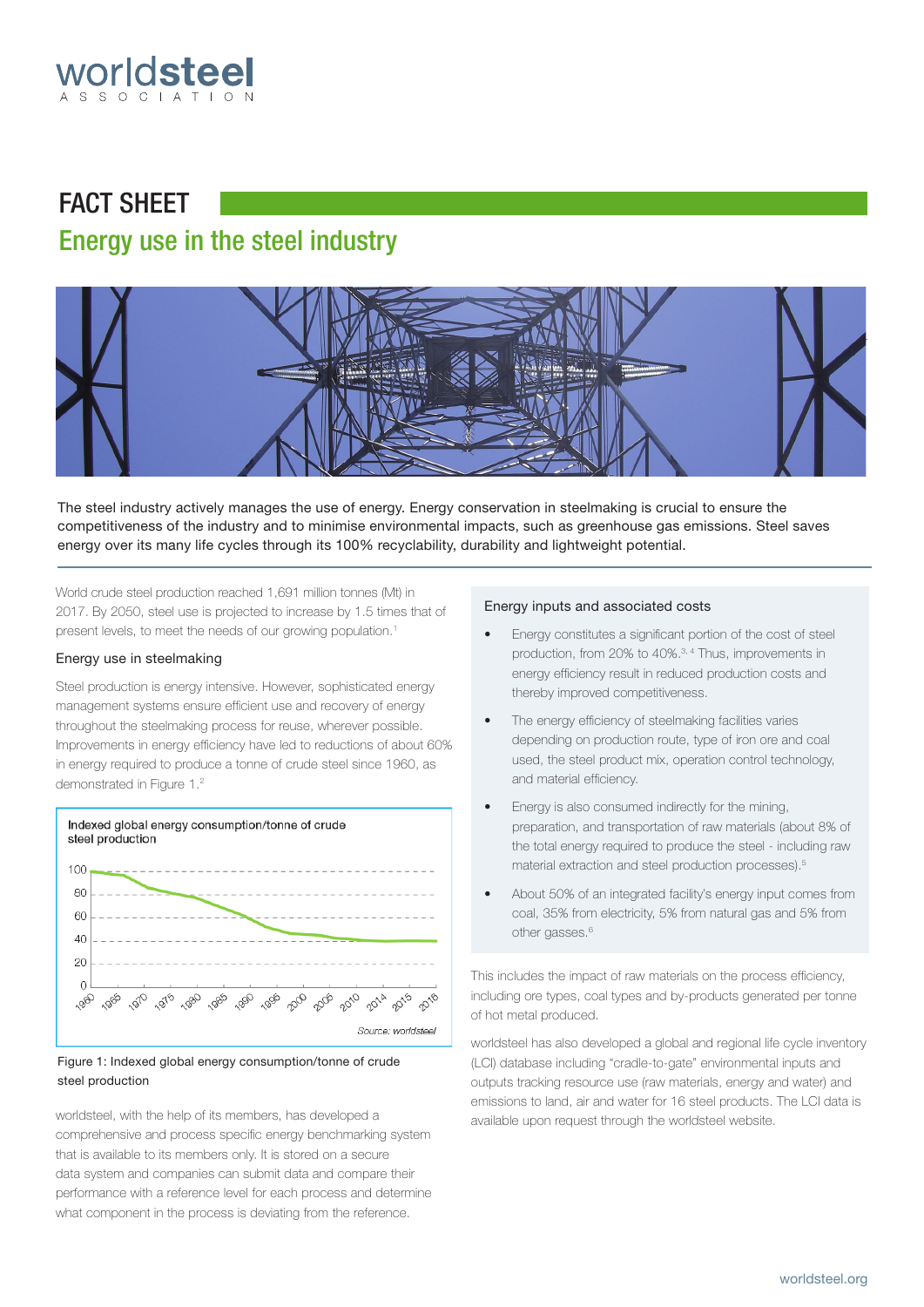# Energy inputs as reducing agents

- The production of primary steel is more energy intensive than the production of secondary steel (see Figure 2) due to the chemical energy required to reduce iron ore to iron using carbon-based reducing agents. Because reduction does not take place at room temperature, reducing agents such as coal, coke and natural gas also provide the heat supply.
- Coke, made by carburising the coal (i.e. heating in the absence of oxygen at high temperatures), is the primary reducing agent of iron ore, and other fuels are used to substitute a portion of coke. If a plant doesn't produce its own coke and/or electricity on-site, these must be purchased externally.
- Up to 75% of the energy content of the coal at an integrated facility is consumed in the blast furnace, where in the form of coke it serves multiple roles including chemical reductant, furnace burden support, and acts as a fuel. The remainder provides heat at the sinter and coking plants and, in the form of by-product gas, serves as an energy source displacing other fuels to various downstream process stages.7

Table 1 shows the main energy inputs of steel production and their applications as energy and reducing agents.<sup>3</sup>

| Energy input | Application as<br>energy         | <b>Application as</b><br>energy and reducing<br>agent |
|--------------|----------------------------------|-------------------------------------------------------|
| Coal         |                                  | Coke production,<br>BF pulverised coal<br>injection   |
| Electricity  | EAF, rolling mills and<br>motors |                                                       |
| Natural gas  | Furnaces, power<br>generators    | BF injection, DRI<br>production                       |
| Oil          | Steam production                 | Blast furnace (BF)<br>injection                       |

# Table 1: Applications of energy inputs in steel production<sup>3</sup>

# By-product gases

- By-product gases from the coke oven, blast furnace and basic oxygen furnace (BOF) can be reused, saving additional fossil fuel and energy resources. They typically contribute 60% to total energy and are used either as a direct fuel substitute or for the internal generation of electricity.<sup>7</sup> Alternatively, gases can also be sold for power generation. They are flared only if no other option is available.
- Innovative technology now exists that allows  $CO_2$  to be recaptured and remarketed, such as a steelmaking plant that is supplying a nearby gas facility with 50,000 tonnes of  $\mathrm{CO}_2$  per year. In turn, the gas is cleaned up and used to make carbonated drinks.

## Future improvements in energy efficiency

- Today's best-available steelmaking processes have optimised energy use.
- Medium-term energy efficiency improvements in the steel industry are expected through technology transfer, or applying best-available technology to outdated steel plants worldwide.
- Breakthrough technologies are expected to lead to major changes in the way steel is made, with a time frame of 2020 and beyond.

# Steel production basics

Steel is produced using primary or secondary methods, as shown in Figure 2.



# Figure 2: Steelmaking routes

Globally, steel is produced via two main routes: the blast furnacebasic oxygen furnace (BF-BOF) route and electric arc furnace (EAF) route, which are shown in Figure 2. Variations and combinations of production routes also exist.

The BF-BOF route produces steel predominantly using raw materials such as iron ore, coal, limestone and recycled steel. About 75% of steel is produced using the BF-BOF route. First, iron ores are reduced to iron, also called hot metal or pig iron. Then the iron is converted to steel in the BOF. After casting and rolling or/and coating, the steel is delivered as coil, plate, sections or bars.

Steel made in an EAF uses electricity to melt recycled steel. Depending on the plant configuration and availability of recycled steel, other sources of metallic iron such as direct-reduced iron (DRI) or hot metal can also be used. Additives, such as alloys, are used to adjust the steel to the desired chemical composition. Electrical energy can be supplemented with oxygen injected into the EAF. Downstream process stages, such as casting, reheating and rolling, are similar to those found in the BF-BOF route. About 25% of steel is produced via the EAF route.